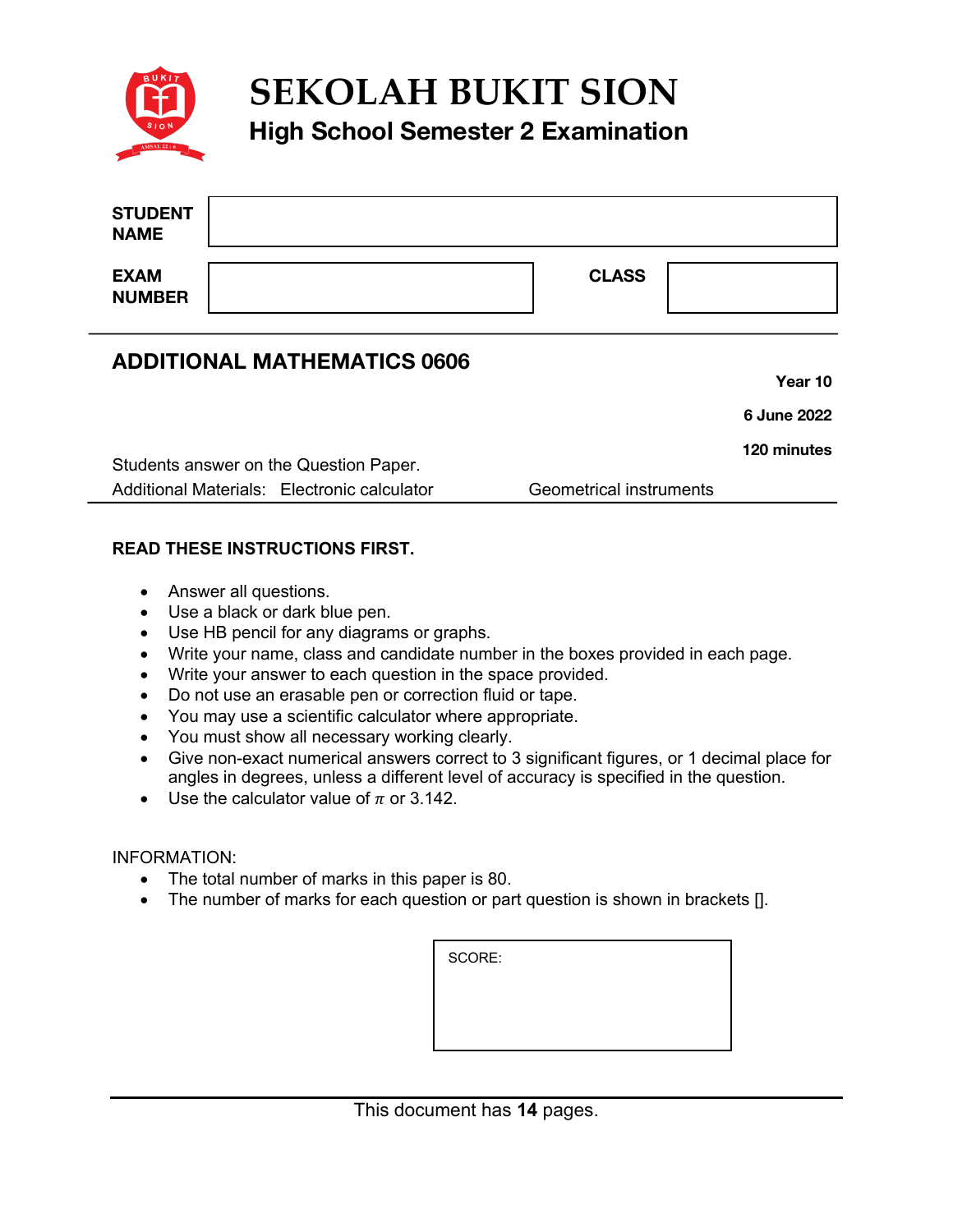- **1** A function is such that  $g(x) = \frac{1}{2x-1}$  for  $1 \le x \le 3$ .
	- **(a)** Find the range of g.

*Answer*: …………….……………………… [1]

**(b)** Find  $g^{-1}(x)$ .

*Answer*: …………….……………………… [2]

(c) Solve  $g^2(x) = 3$ .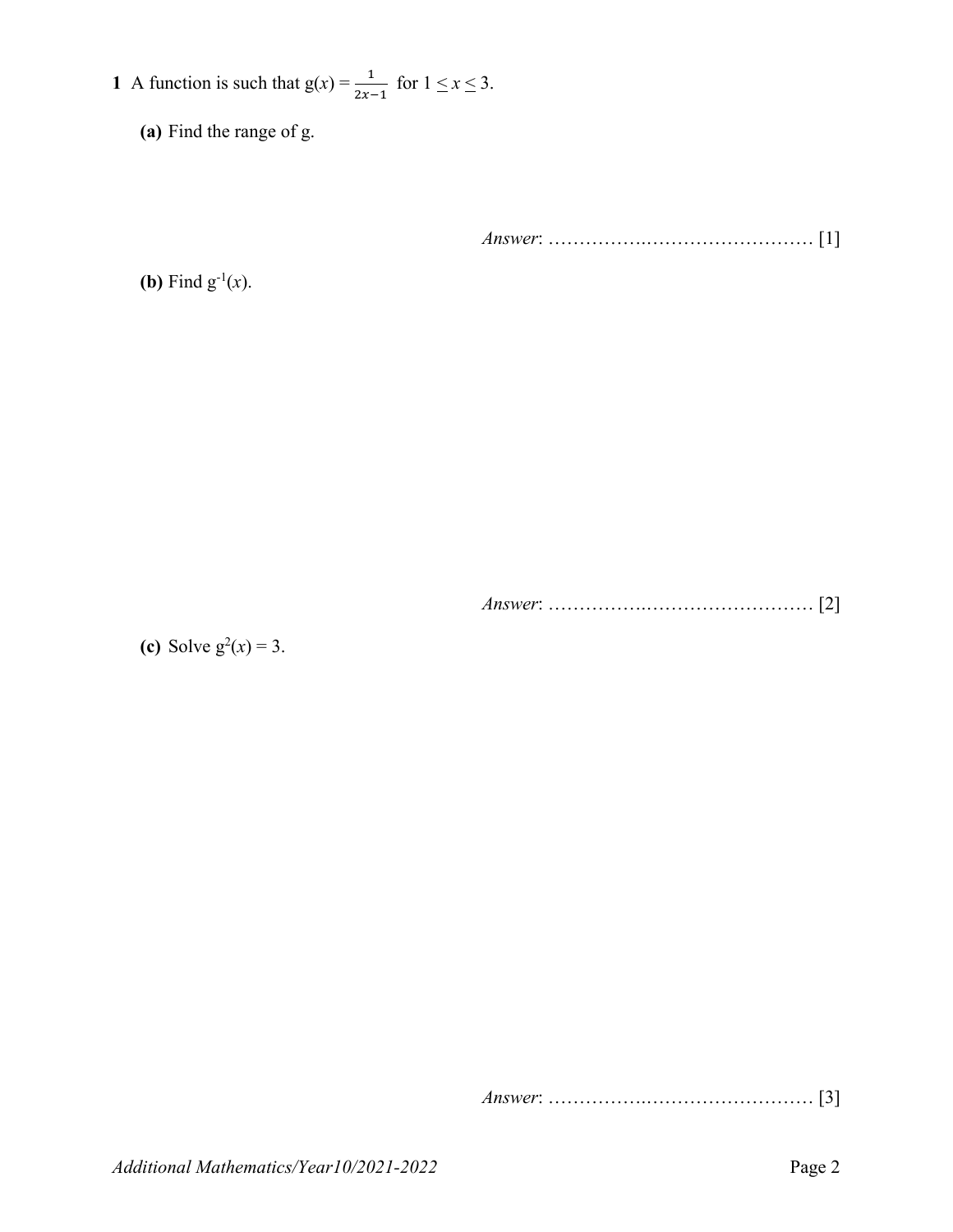(a) Use the completing the square method to express  $2x^2 + 5x - 7$  in the form  $a(x + b)^2 + c$ .

*Answer*: …………….……………………… [3]

**(b)** Below is the sketch the graph of  $y = 2x^2 + 5x - 7$ .

**2** 



**(a)** Write down the coordinates of its minimum point.

*Answer*: …………….……………………… [1]

**(b)** Find the range of values of *x* for which  $2x^2 + 5x - 7 < 0$ .

*Answer*: …………….……………………… [1]

*Additional Mathematics/Year10/2021-2022* Page 3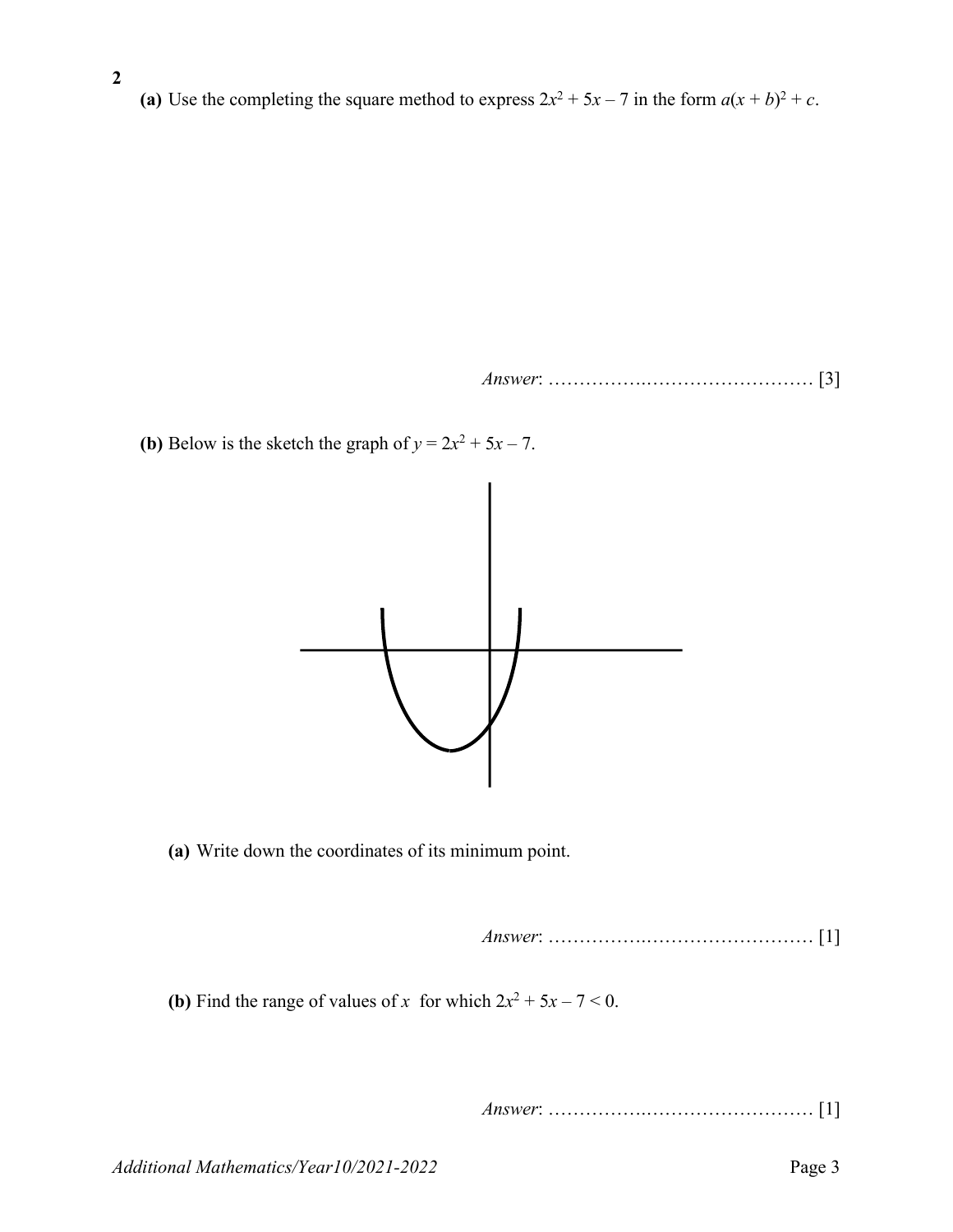#### **3** Solve the simultaneous equations

$$
2x = y + 3 \t 2x^2 + y = 7x
$$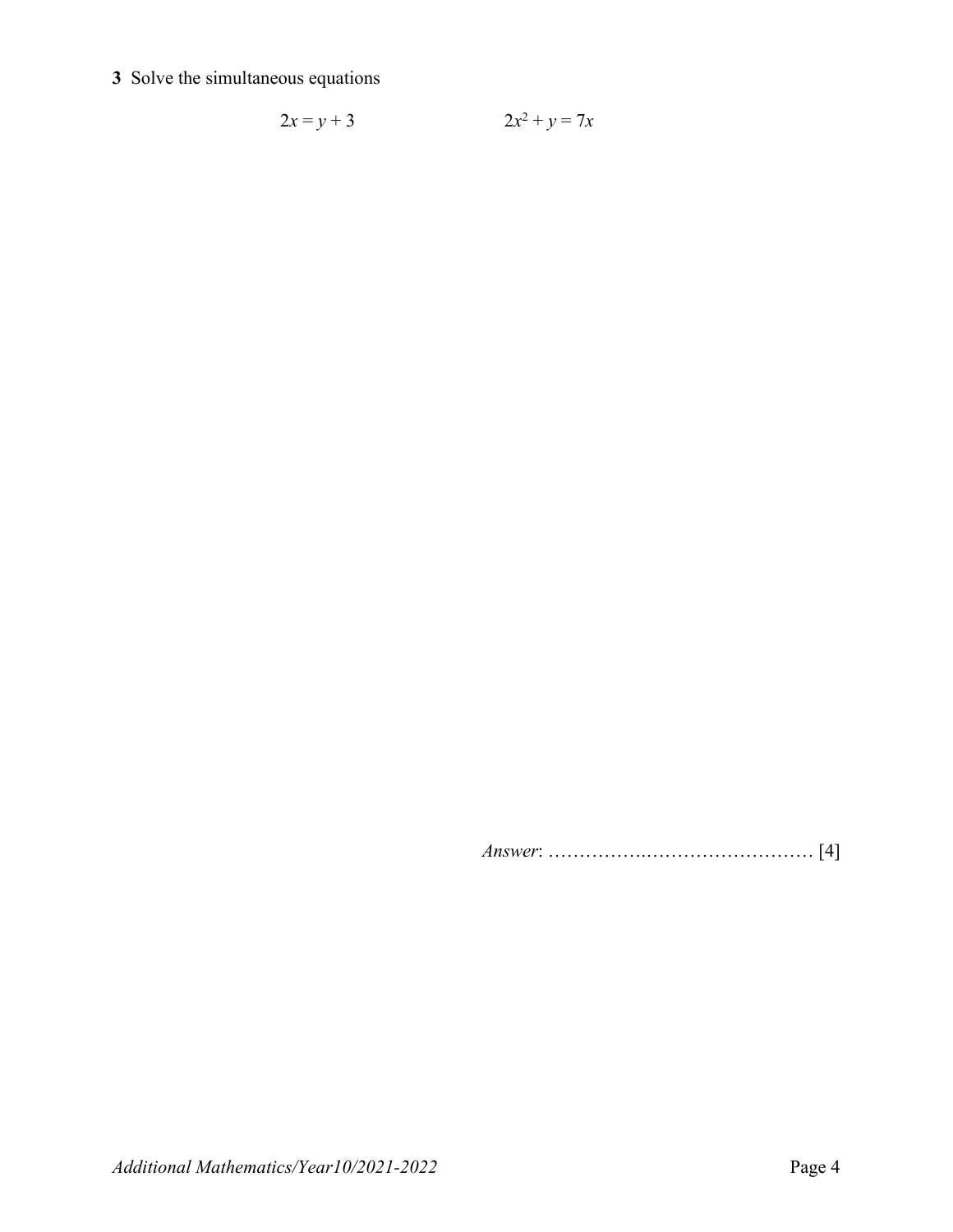(a) Simplify 
$$
\frac{2^{x-3} \times 8^{x+2}}{16^{x+1} \times 4^{2x}}
$$
.

*Answer*: …………….……………………… [3]

**(b) Without using calculator**, simply  $\frac{1+\sqrt{2}}{2\sqrt{2}-3}$  in the form  $a+b\sqrt{2}$ .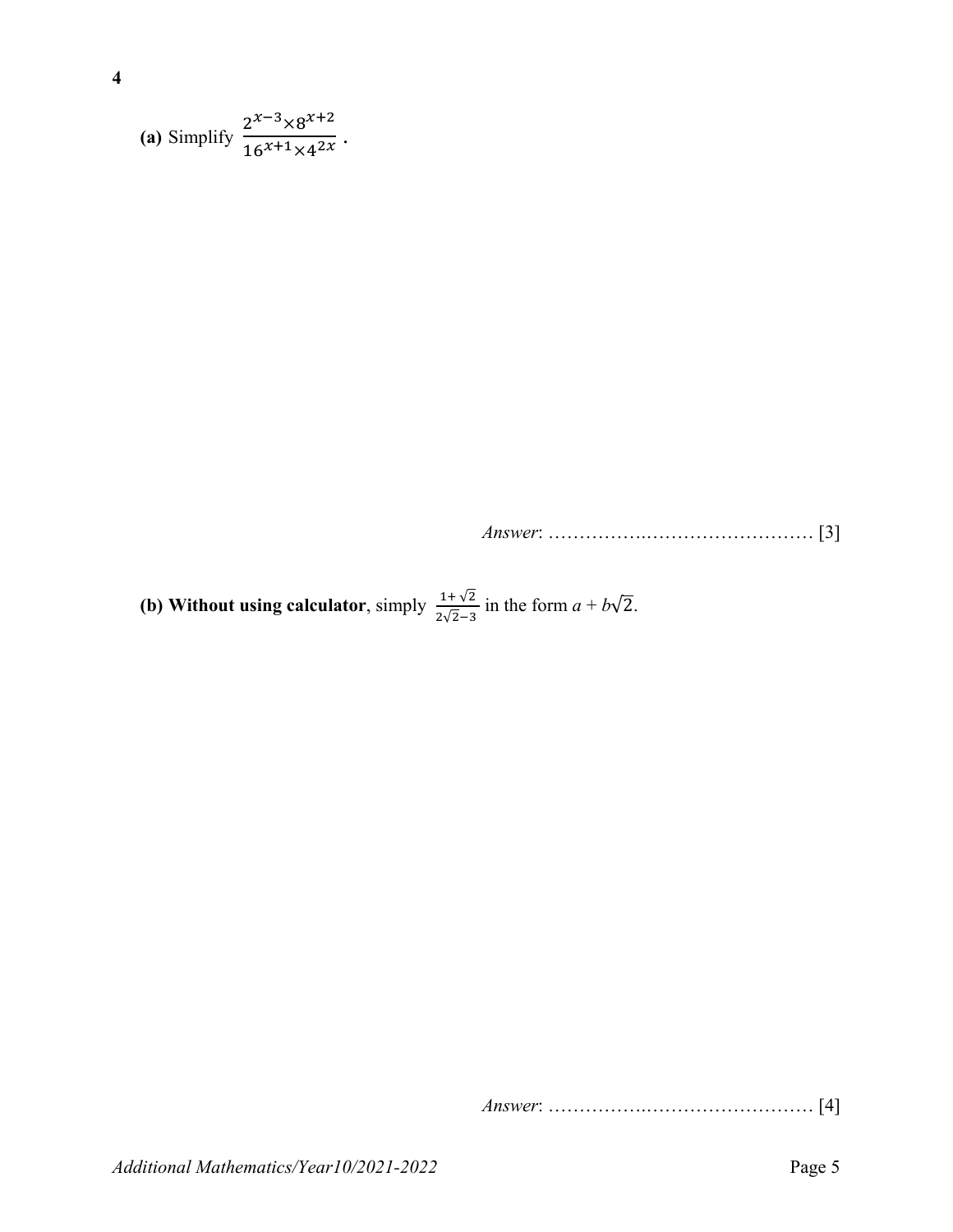**5** Given that  $f(x) = 3x^3 + ax^2 + bx + 2$  has a factor of  $(x + 2)$  and leaves a remainder of 36 when divided by  $(x - 2)$ , find the value of *a* and *b*.

 Hence, factorise f(*x*) completely and show that is quadratic factor is always positive for all real values of *x*.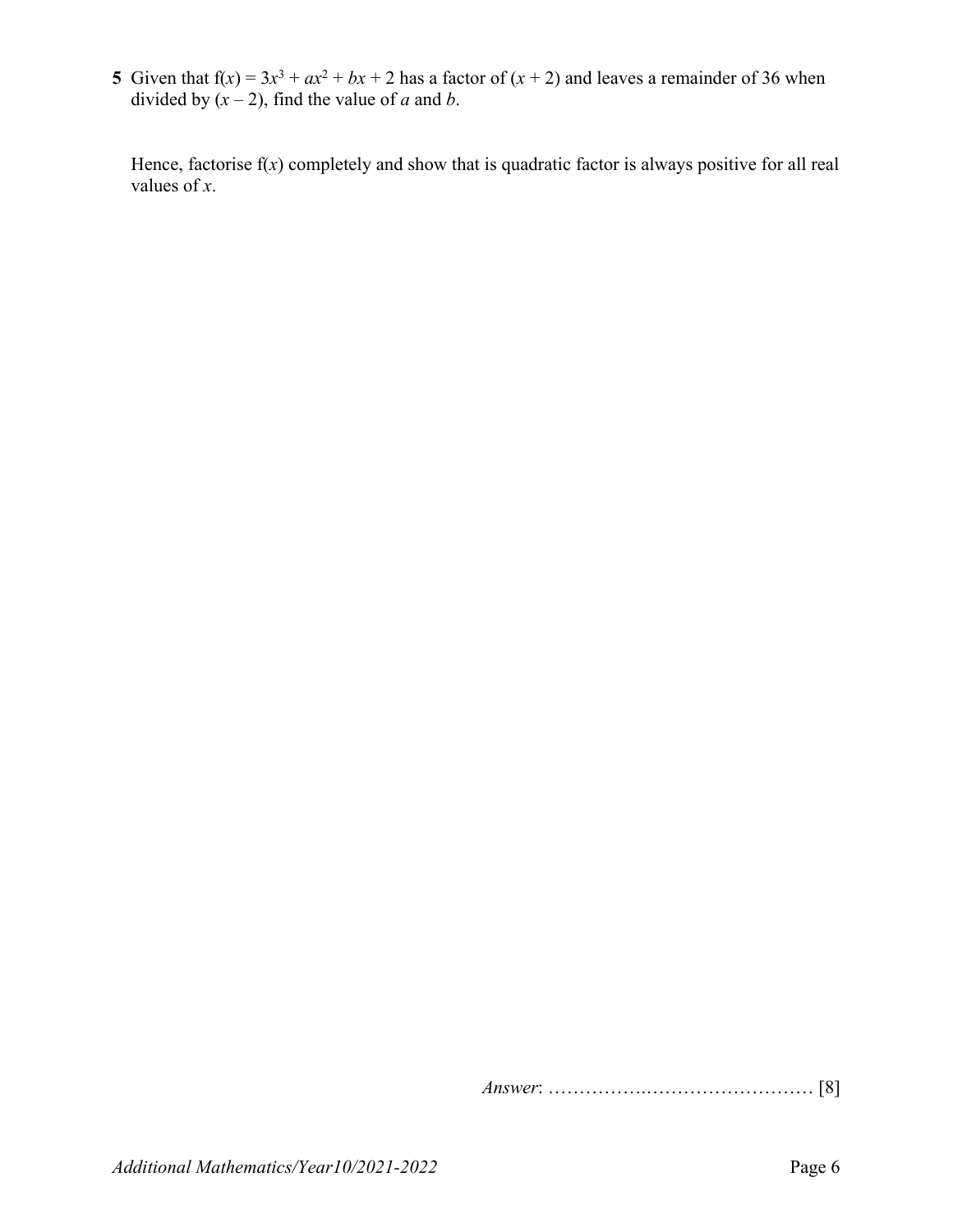**6** On the axes below, sketch the graph of  $y = |(x-2)(x+1)(x+2)|$  showing all the points where the curve meets the axes.

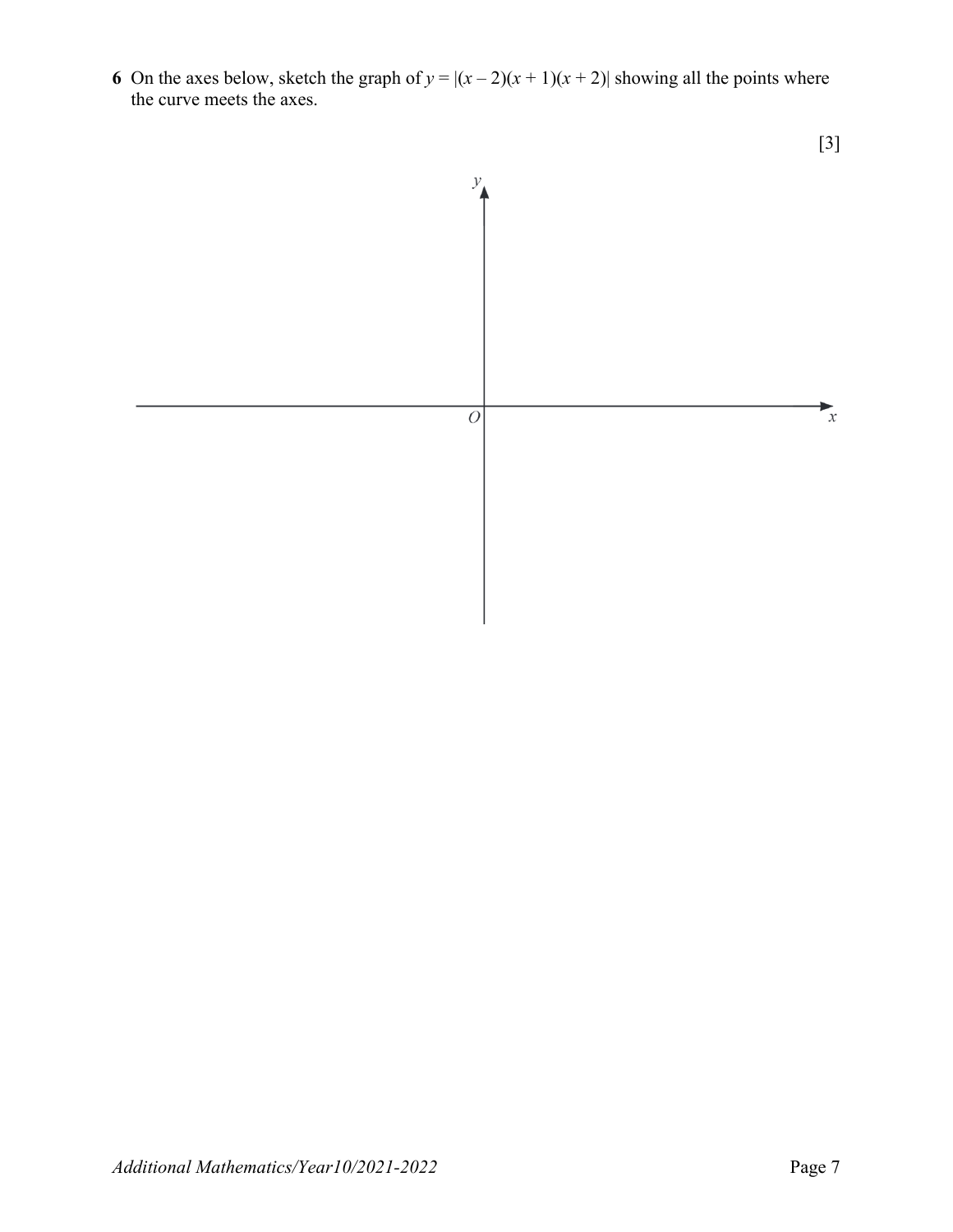**7 (a)** Given that  $\frac{e^{x}-2e^{-x}}{2e^{x}+e^{-x}} = \frac{1}{5}$ , find the value of *x* in the form of  $\frac{1}{2}$  ln *a*.

*Answer*: …………….……………………… [4]

**(b)** Solve  $\log_7 x + 2\log_x 7 = 3$ .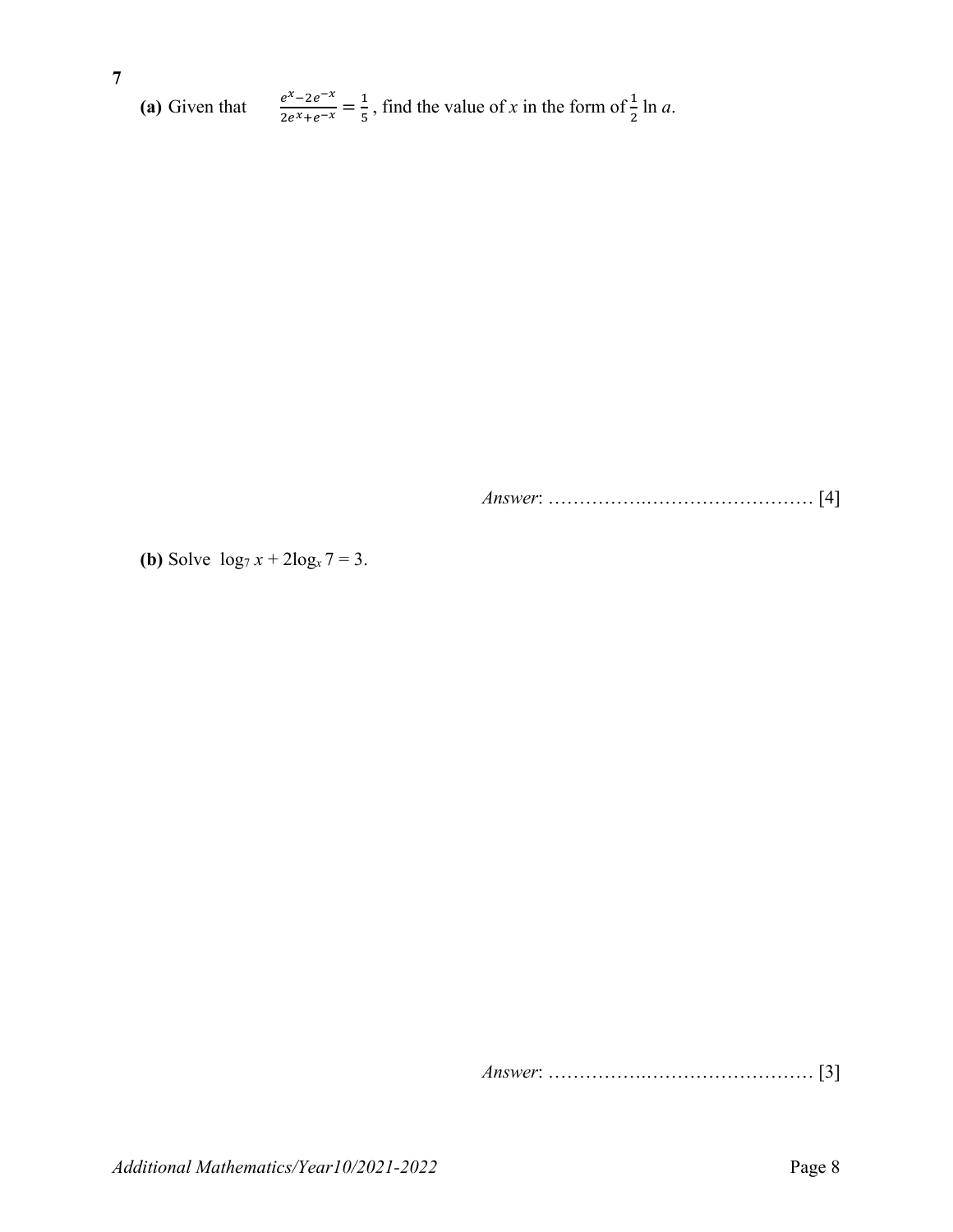

The diagram shows an isosceles triangle *OBD* in which *OB* = *OD* = 18 cm. Angle *BOD* = 1.5 radians. An arc of the circle, centre *O* and radius 10 cm, meets *OB* at *A* and *OD* at *C*.

**(a)** Find the area of the shaded region.

*Answer*: …………….……………………… [3]

**(b)** Find the perimeter of the shaded region.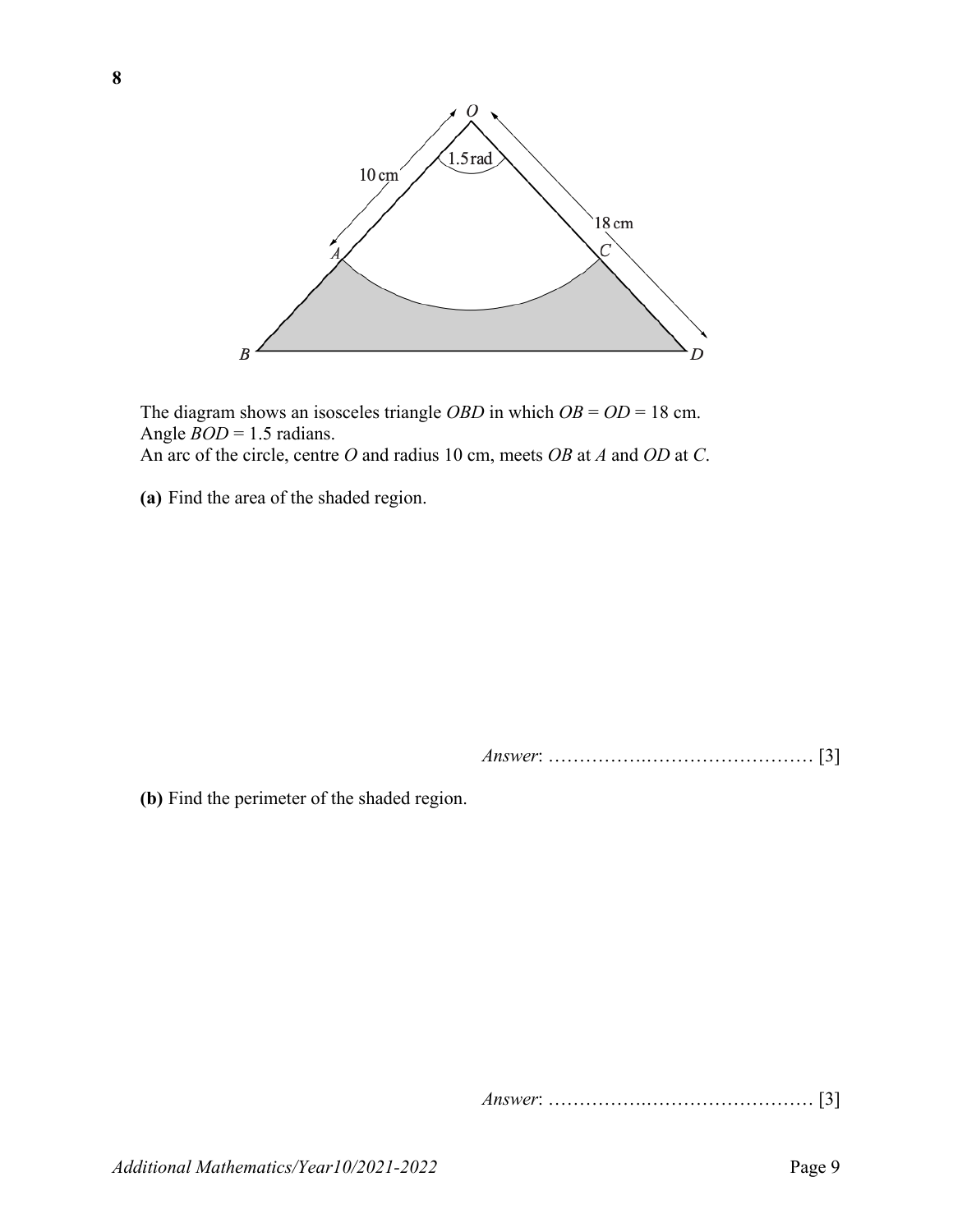#### **9** Find all the angles in

2 cos  $x = \sec x$  for  $0^{\circ} \le x \le 360^{\circ}$ .

| 10 Prove: | $\cos x$<br>$=$ tan x<br>$\sec x$<br>$1+ \sin x$ | [4] |
|-----------|--------------------------------------------------|-----|
|-----------|--------------------------------------------------|-----|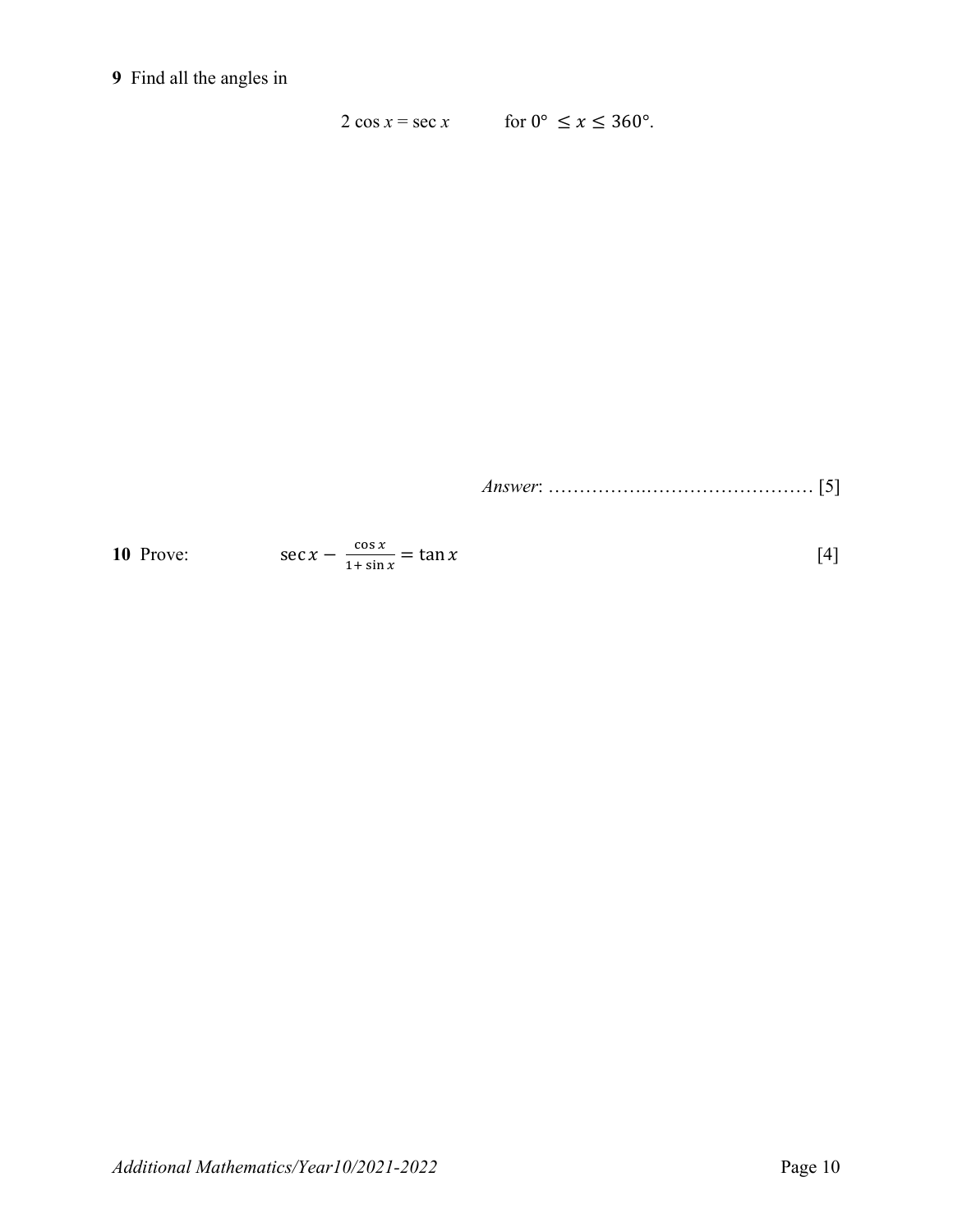- **11** A curve has the equation  $y = \frac{3x+15}{x+4}$  $\frac{x+13}{x+1}$  where  $x \neq -1$ .
	- (a) Find  $\frac{dy}{dx}$ , in simplest form.

*Answer*: …………….……………………… [3]

**(b)** Find the equation of the **normal** to the curve at the point where the curve meets the *x*-axis.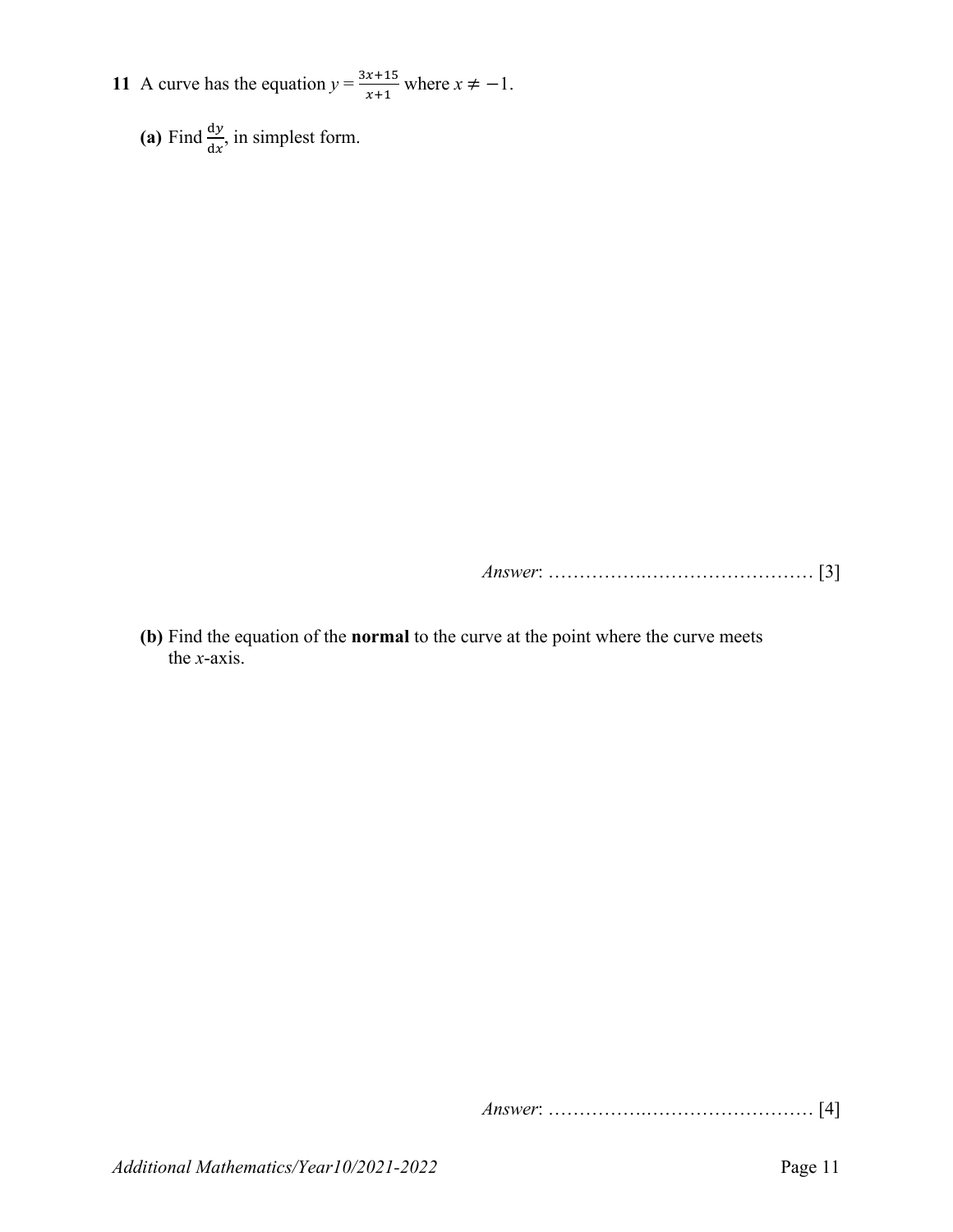**12 By differentiation**, find the coordinates of the **stationary points** of  $y = x^3 - 3x^2 + 3$ . Hence, determine the nature of these stationary points using appropriate methods or explanation.

*Answer*: …………………………………………………………...….……………………… [8]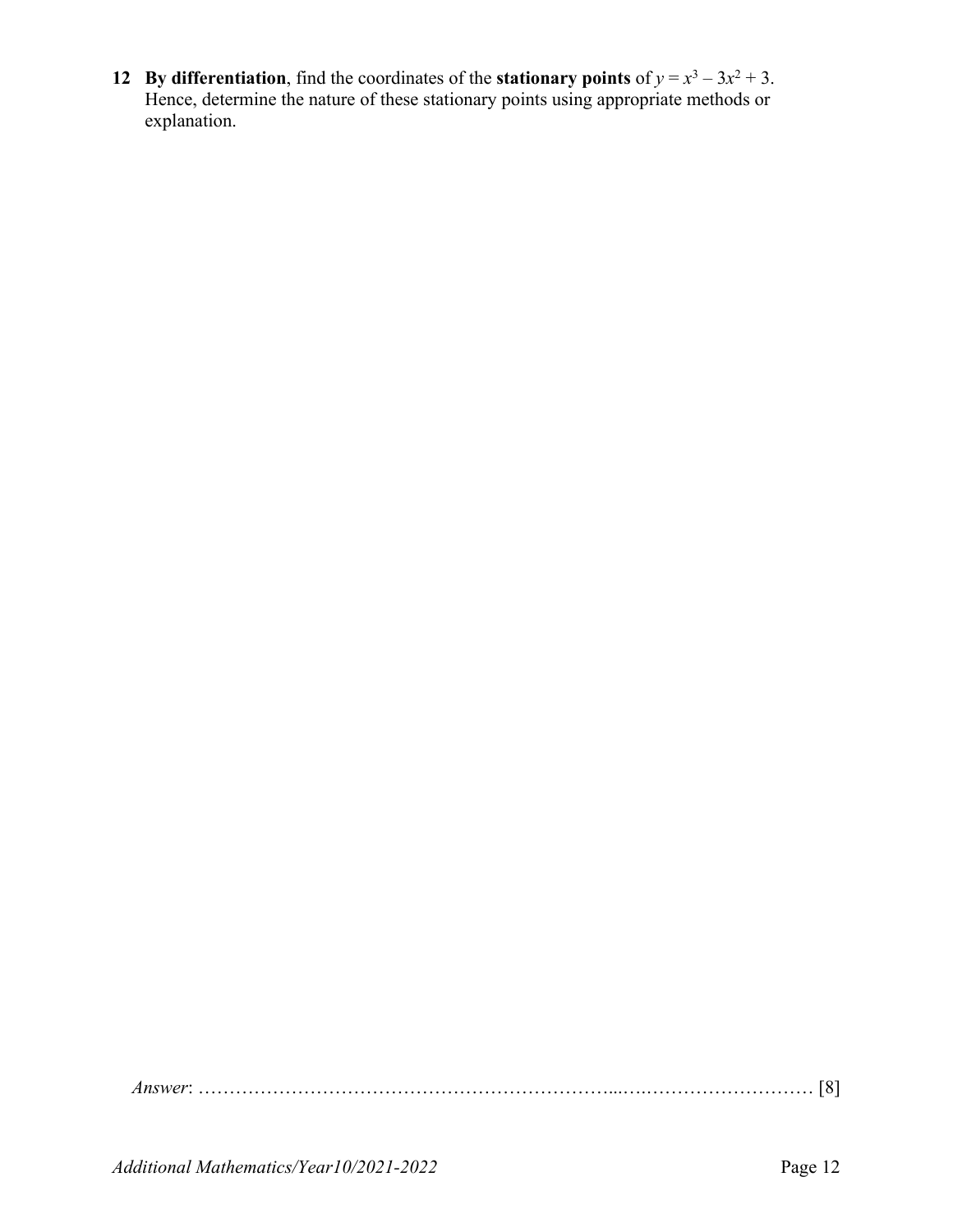(a) *F* is the point  $(5, -2)$  and  $\overrightarrow{FG} = \begin{pmatrix} -2 \\ 3 \end{pmatrix}$ . **(i)** Find the coordinates of *G.*

*Answer*: ( ………. , ………. ) [1]

(ii) Find the unit vector of  $|\overrightarrow{FG}|$ .

*Answer*: …………….……………………… [3]

**(b)** It is given that  $\mathbf{a} = \begin{pmatrix} 4 \\ 3 \end{pmatrix}$ ,  $\mathbf{b} = \begin{pmatrix} -1 \\ 2 \end{pmatrix}$  and  $\mathbf{c} = \begin{pmatrix} 21 \\ 2 \end{pmatrix}$ .

Find the value of  $\lambda$  and  $\mu$  if  $\lambda$ **a** +  $\mu$ **b** = **c**.